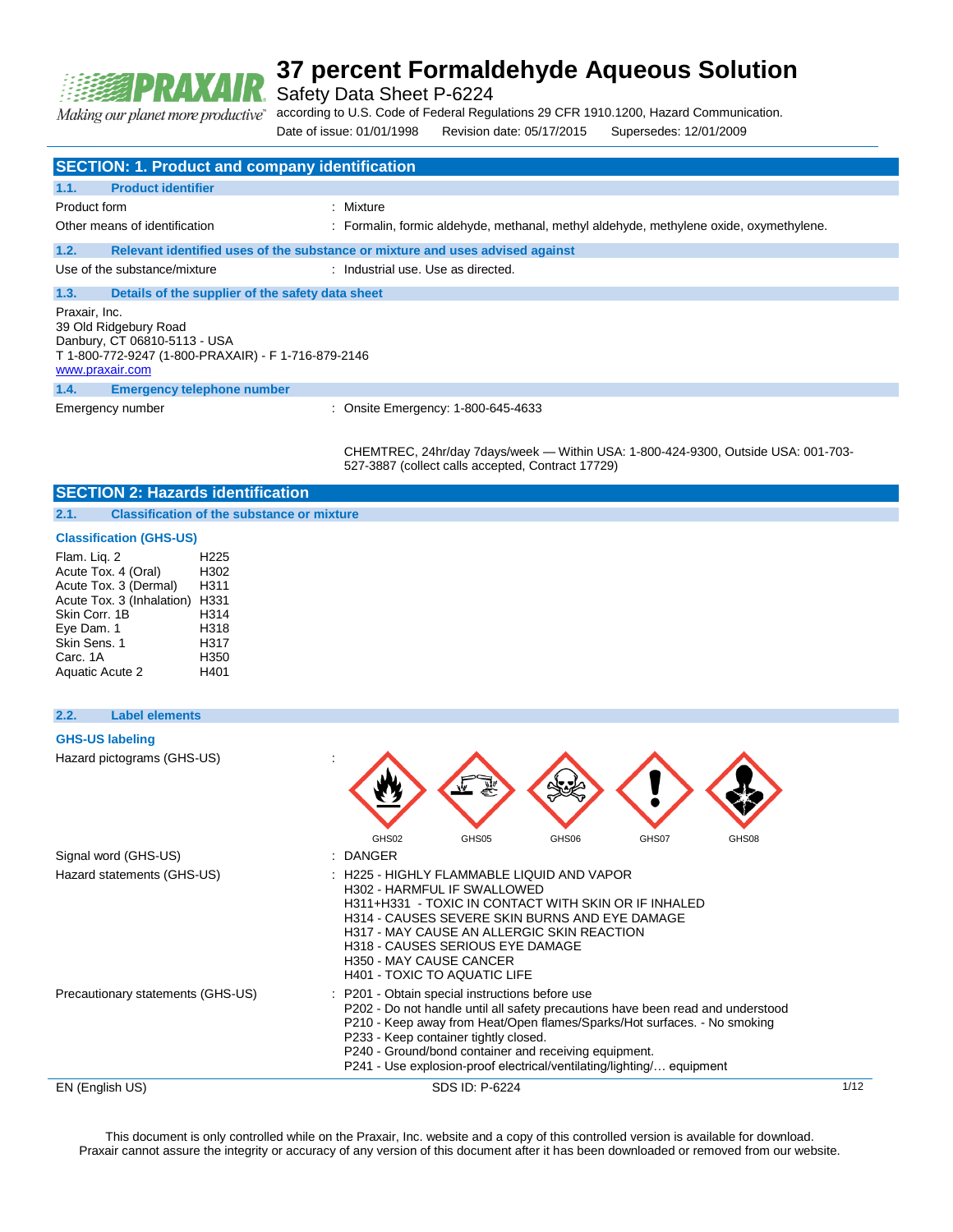

Safety Data Sheet P-6224

according to U.S. Code of Federal Regulations 29 CFR 1910.1200, Hazard Communication.

| Date of issue: 01/01/1998<br>Supersedes: 12/01/2009<br>Revision date: 05/17/2015               |  |
|------------------------------------------------------------------------------------------------|--|
| P242 - Use only non-sparking tools.                                                            |  |
| P243 - Take precautionary measures against static discharge.                                   |  |
| P260 - Do not breathe gas/vapors                                                               |  |
| P261 - Avoid breathing gas, vapors                                                             |  |
| P264 - Wash exposed skin thoroughly after handling                                             |  |
| P270 - Do not eat, drink or smoke when using this product                                      |  |
| P271 - Use only outdoors or in a well-ventilated area                                          |  |
| P272 - Contaminated work clothing must not be allowed out of the workplace                     |  |
| P273 - Avoid release to the environment.                                                       |  |
| P280 - Wear protective gloves/protective clothing/eye protection/face protection               |  |
| P301+P312 - If swallowed: Call a poison center/doctor if you feel unwell                       |  |
| P301+P330+P331 - If swallowed: rinse mouth. Do NOT induce vomiting                             |  |
| P302+P352 - If on skin: Wash with plenty of water                                              |  |
| P303+P361+P353 - If on skin (or hair): Take off immediately all contaminated clothing. Rinse   |  |
| skin with water/shower.                                                                        |  |
| P304+P340 - If inhaled: Remove person to fresh air and keep comfortable for breathing.         |  |
| P305+P351+P338 - If in eyes: Rinse cautiously with water for several minutes. Remove contact   |  |
| lenses, if present and easy to do. Continue rinsing.                                           |  |
| P308+P313 - If exposed or concerned: Get medical advice/attention                              |  |
| P310 - Immediately call a poison center or doctor/physician.                                   |  |
| P311 - Call a poison center/doctor/                                                            |  |
| P312 - Call a poison center/doctor if you feel unwell                                          |  |
| P321 - Specific treatment (see First aid measures on this label)                               |  |
| P333+P313 - If skin irritation or rash occurs: Get medical advice/attention                    |  |
| P361 - Take off immediately all contaminated clothing                                          |  |
| P362+P364 - Take off contaminated clothing and wash it before reuse.                           |  |
| P363 - Wash contaminated clothing before reuse.                                                |  |
| P370+P378 - In case of fire: Use Carbon dioxide, Dry chemical, Water spray or fog to           |  |
| extinguish                                                                                     |  |
| P403+P233 - Store in a well-ventilated place. Keep container tightly closed                    |  |
| P403+P235 - Store in a well-ventilated place. Keep cool                                        |  |
| P405 - Store locked up                                                                         |  |
| P501 - Dispose of contents/container in accordance with container supplier/owner instructions. |  |
|                                                                                                |  |

| 2.3. | <b>Other hazards</b>                                                               |                                     |  |
|------|------------------------------------------------------------------------------------|-------------------------------------|--|
|      |                                                                                    | No additional information available |  |
| 2.4. | Unknown acute toxicity (GHS-US)                                                    |                                     |  |
|      |                                                                                    | No data available                   |  |
|      | $C$ $C$ $T$ $D$ $I$ $I$ $o$ , $C$ $a$ mna $a$ ilian $l$ infarmatian an inaradianta |                                     |  |

### **SECTION 3: Composition/information on ingredients**

**3.1. Substance**

**3.2. Mixture**

Not applicable

| 3.2.<br><u>IVIIXTUITE</u> |                           |               |
|---------------------------|---------------------------|---------------|
| <b>Name</b>               | <b>Product identifier</b> | $\frac{9}{6}$ |
| Water                     | (CAS No) 7732-18-5        | >62           |
| Formaldehvde              | (CAS No) 50-00-0          | 37            |
| Methyl alcohol            | (CAS No) 67-56-1          | $0.1 - 0.3$   |

|      | <b>SECTION 4: First aid measures</b>     |                                                                                                                                                                                                                                     |      |
|------|------------------------------------------|-------------------------------------------------------------------------------------------------------------------------------------------------------------------------------------------------------------------------------------|------|
| 4.1. | <b>Description of first aid measures</b> |                                                                                                                                                                                                                                     |      |
|      | First-aid measures after inhalation      | : Immediately remove to fresh air. If not breathing, give artificial respiration. If breathing is<br>difficult, qualified personnel may give oxygen. Call a physician.                                                              |      |
|      | First-aid measures after skin contact    | : In case of contact, immediately flush affected areas with plenty of water for at least 15 minutes<br>while removing contaminated clothing and shoes. Call a physician. Wash clothing before reuse.<br>Discard contaminated shoes. |      |
|      | First-aid measures after eye contact     | : Immediately flush eyes thoroughly with water for at least 15 minutes. Hold the eyelids open and<br>away from the eyeballs to ensure that all surfaces are flushed thoroughly. Contact an<br>ophthalmologist immediately.          |      |
|      | First-aid measures after ingestion       | : Get immediate medical attention. Do NOT induce vomiting. If patient is fully conscious, give two<br>glasses of milk or water at once. Never give anything by mouth to an unconscious person.                                      |      |
|      | EN (English US)                          | SDS ID: P-6224                                                                                                                                                                                                                      | 2/12 |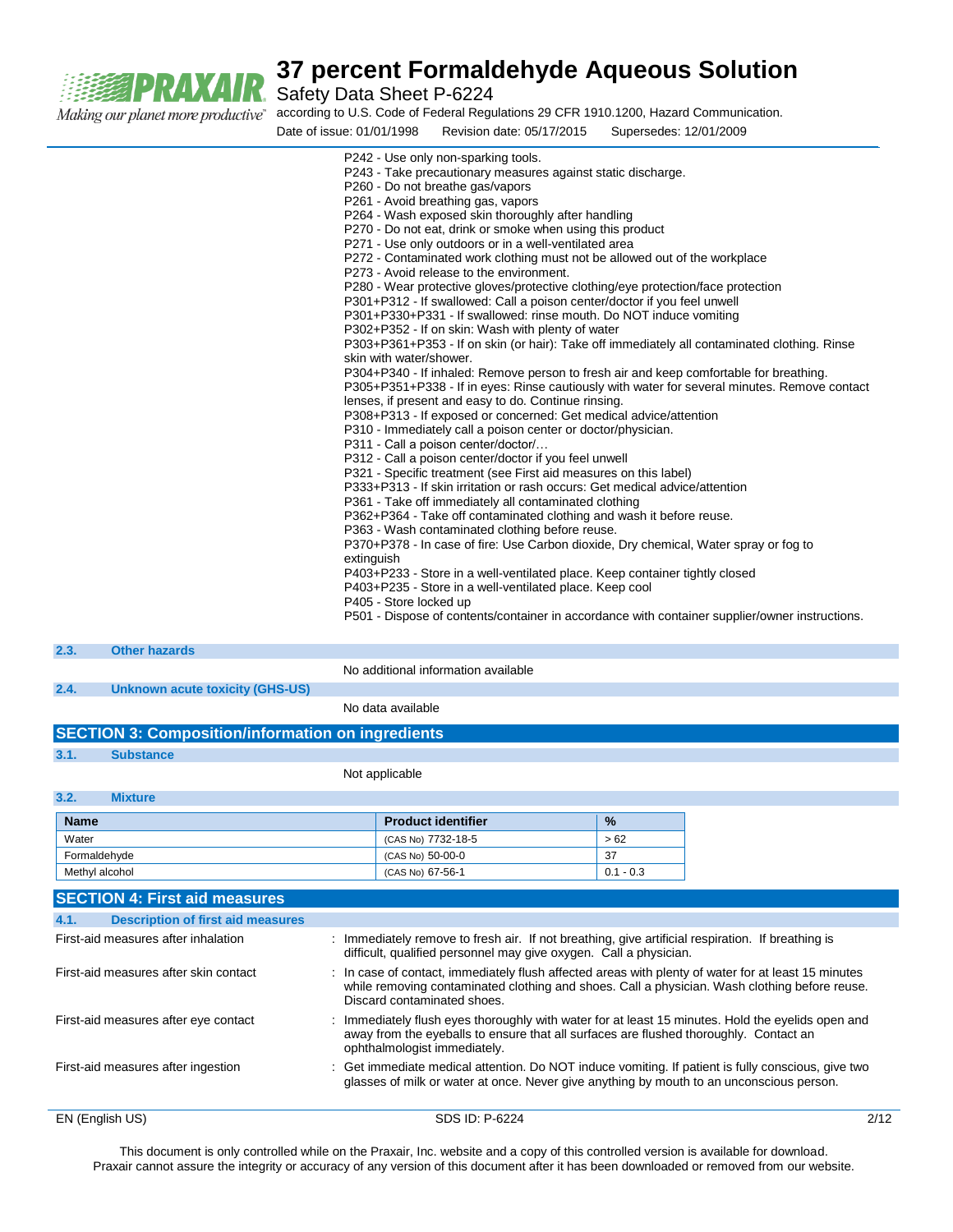

Safety Data Sheet P-6224

according to U.S. Code of Federal Regulations 29 CFR 1910.1200, Hazard Communication. Making our planet more productive" Date of issue: 01/01/1998 Revision date: 05/17/2015 Supersedes: 12/01/2009

**4.2. Most important symptoms and effects, both acute and delayed** Symptoms/injuries : CAUSES SEVERE SKIN BURNS AND EYE DAMAGE. Symptoms/injuries after inhalation : MAY CAUSE AN ALLERGIC SKIN REACTION. May cause cancer by inhalation. Symptoms/injuries after skin contact : Repeated exposure to this material can result in absorption through skin causing significant health hazard. TOXIC IN CONTACT WITH SKIN. Symptoms/injuries after eye contact : CAUSES SERIOUS EYE DAMAGE. Symptoms/injuries after ingestion : Swallowing a small quantity of this material will result in serious health hazard. **4.3. Indication of any immediate medical attention and special treatment needed** No additional information available **SECTION 5: Firefighting measures 5.1. Extinguishing media** Suitable extinguishing media : Carbon dioxide, dry chemical, foam. Unsuitable extinguishing media : Water may be ineffective. **5.2. Special hazards arising from the substance or mixture** Fire hazard **Example 20 Telephant Control 10 Telephant Control 11 Telephant Control 11 Telephant Control 11 Telephant Control 11 Telephant Control 11 Telephant Control 11 Telephant Control 11 Telephant Control 11 Telephant** Explosion hazard **in the state of the Capacita**: May form flammable/explosive vapor-air mixture. Vapors may form explosive mixture with air and oxidizing agents. Reactivity **Solution Contract Contract Contract Contract Contract Contract Contract Contract Contract Contract Contract Contract Contract Contract Contract Contract Contract Contract Contract Contract Contract Contract Con 5.3. Advice for firefighters** Firefighting instructions : **DANGER! Flammable, corrosive liquid and vapor.**  Evacuate all personnel from the danger area. Use self-contained breathing apparatus (SCBA) and protective clothing. Immediately cool containers with water from maximum distance. Remove ignition sources if safe to do so. Remove containers from area of fire if safe to do so. On-site fire brigades must comply with OSHA 29 CFR 1910.156 and applicable standards under 29 CFR 1910 Subpart L—Fire Protection. If vapor or liquid catches fire, do not extinguish flames. Flammable vapors are heavier than air and can spread from leak, creating an explosive reignition hazard at considerable distance from the source. Vapors can be ignited by pilot lights, other flames, smoking, sparks, heaters, electrical equipment, static discharge, or other ignition sources at locations distant from product handling point. Explosive atmospheres may linger. Before entering an area, especially a confined area, check the atmosphere with an appropriate device. Special protective equipment for fire fighters : Standard protective clothing and equipment (Self Contained Breathing Apparatus) for fire fighters. **SECTION 6: Accidental release measures 6.1. Personal precautions, protective equipment and emergency procedures** General measures **interpretatal measures** : DANGER! Flammable, corrosive liquid and vapor. . Vapours form explosive mixtures with air and oxidizing agents. Immediately evacuate all personnel from danger area. Use selfcontained breathing apparatus where needed. Remove all sources of ignition if safe to do so. Reduce vapors with fog or fine water spray, taking care not to spread liquid with water. Stop flow of material if safe to do so. Ventilate area or move container to a well-ventilated area. Flammable vapors may spread from leak and could explode if reignited by sparks or flames. Explosive atmospheres may linger. Before entering area, especially confined areas, check atmosphere with an appropriate device. **6.1.1. For non-emergency personnel** No additional information available **6.1.2. For emergency responders** No additional information available **6.2. Environmental precautions**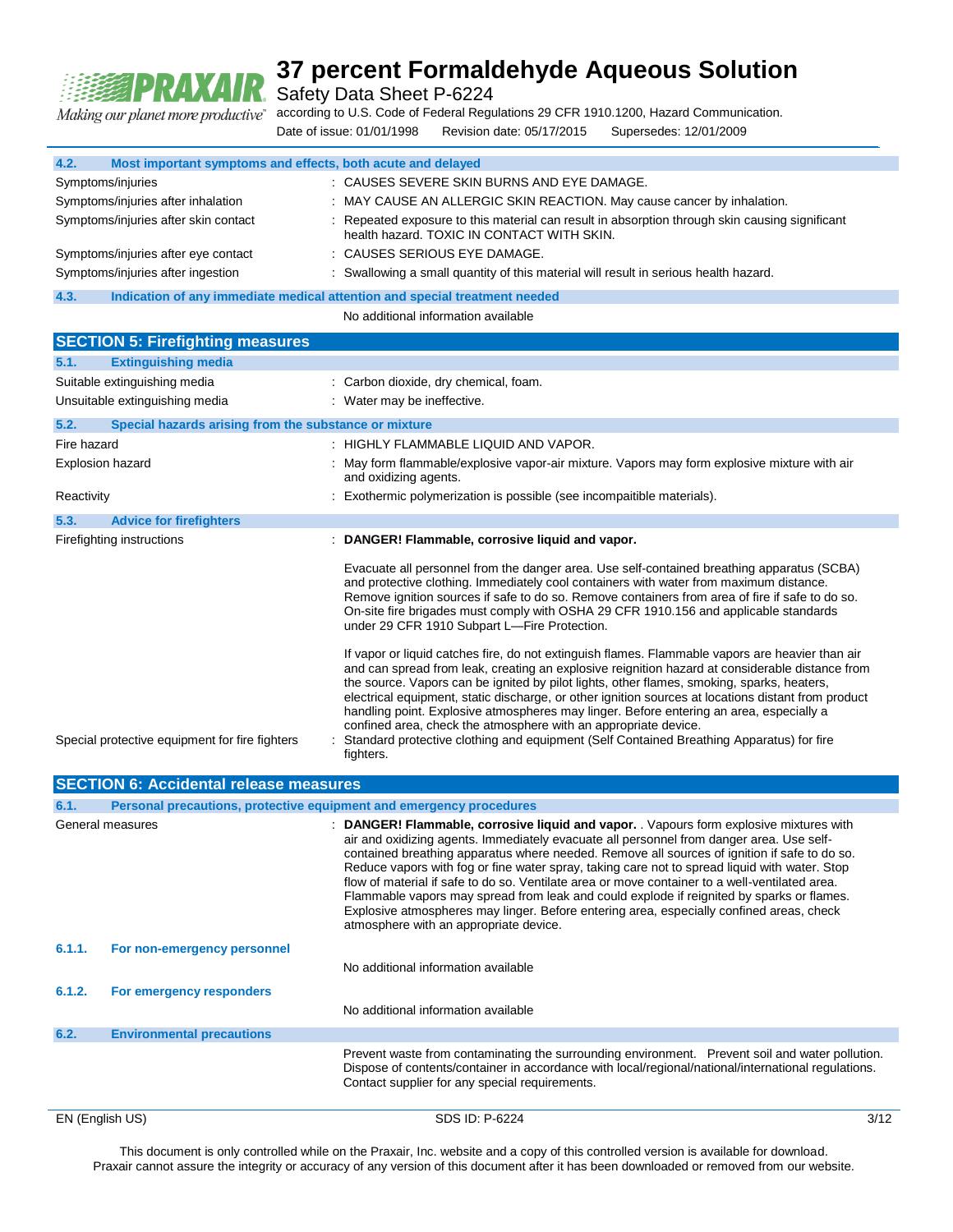

Safety Data Sheet P-6224

according to U.S. Code of Federal Regulations 29 CFR 1910.1200, Hazard Communication. Making our planet more productive"

Date of issue: 01/01/1998 Revision date: 05/17/2015 Supersedes: 12/01/2009

| 6.3.                                                               | Methods and material for containment and cleaning up         |                                                                                                                                                                                                                                                                                                                                                                                                                                                                                                                                                                                                                                                                                                                                                                                                                                                                          |
|--------------------------------------------------------------------|--------------------------------------------------------------|--------------------------------------------------------------------------------------------------------------------------------------------------------------------------------------------------------------------------------------------------------------------------------------------------------------------------------------------------------------------------------------------------------------------------------------------------------------------------------------------------------------------------------------------------------------------------------------------------------------------------------------------------------------------------------------------------------------------------------------------------------------------------------------------------------------------------------------------------------------------------|
|                                                                    |                                                              | No additional information available                                                                                                                                                                                                                                                                                                                                                                                                                                                                                                                                                                                                                                                                                                                                                                                                                                      |
| 6.4.                                                               | <b>Reference to other sections</b>                           |                                                                                                                                                                                                                                                                                                                                                                                                                                                                                                                                                                                                                                                                                                                                                                                                                                                                          |
|                                                                    |                                                              | See Heading 8. Exposure controls and personal protection.                                                                                                                                                                                                                                                                                                                                                                                                                                                                                                                                                                                                                                                                                                                                                                                                                |
|                                                                    | <b>SECTION 7: Handling and storage</b>                       |                                                                                                                                                                                                                                                                                                                                                                                                                                                                                                                                                                                                                                                                                                                                                                                                                                                                          |
| 7.1.                                                               | <b>Precautions for safe handling</b>                         |                                                                                                                                                                                                                                                                                                                                                                                                                                                                                                                                                                                                                                                                                                                                                                                                                                                                          |
| Additional hazards when processed<br>Precautions for safe handling |                                                              | : Handle empty containers with care because residual vapors are flammable.<br>: Do not breathe vapors                                                                                                                                                                                                                                                                                                                                                                                                                                                                                                                                                                                                                                                                                                                                                                    |
|                                                                    |                                                              | Do not get in eyes, on skin, or on clothing.                                                                                                                                                                                                                                                                                                                                                                                                                                                                                                                                                                                                                                                                                                                                                                                                                             |
|                                                                    |                                                              | May irritate skin, eyes, and respiratory tract. Use only with adequate ventilation or respiratory<br>protection. Do not get liquid or vapor in eyes, on skin, or on clothing. Have safety showers and<br>eyewash fountains immediately available. May form explosive mixtures with air. Keep away<br>from heat, sparks, and open flame. Use only spark-proof tools and explosion-proof equipment.<br>Protect containers from damage. Use a suitable hand truck to move containers; do not drag,<br>roll, slide, or drop. For other precautions in using this product, see section 16.                                                                                                                                                                                                                                                                                    |
| Hygiene measures                                                   |                                                              | Do not eat, drink or smoke when using this product. Wash exposed skin thoroughly after<br>handling. Wash contaminated clothing before reuse. Contaminated work clothing should not be<br>allowed out of the workplace.                                                                                                                                                                                                                                                                                                                                                                                                                                                                                                                                                                                                                                                   |
| 7.2.                                                               | Conditions for safe storage, including any incompatibilities |                                                                                                                                                                                                                                                                                                                                                                                                                                                                                                                                                                                                                                                                                                                                                                                                                                                                          |
|                                                                    | Storage conditions                                           | : Store only where temperature will not exceed 125°F (52°C). Post "No Smoking or Open<br>Flames" signs in storage and use areas. There must be no sources of ignition. Separate<br>packages and protect against potential fire and/or explosion damage following appropriate<br>codes and requirements (e.g., NFPA 30, NFPA 55, NFPA 70, and/or NFPA 221 in the U.S.) or<br>according to requirements determined by the Authority Having Jurisdiction (AHJ). Always<br>secure containers upright to keep them from falling or being knocked over. Install valve<br>protection cap, if provided, firmly in place by hand when the container is not in use. Store full<br>and empty containers separately. Use a first-in, first-out inventory system to prevent storing full<br>containers for long periods. For other precautions in using this product, see section 16. |
|                                                                    | Conditions to avoid                                          | : Sources of ignition. Heat sources.                                                                                                                                                                                                                                                                                                                                                                                                                                                                                                                                                                                                                                                                                                                                                                                                                                     |
| 7.3.                                                               | Specific end use(s)                                          |                                                                                                                                                                                                                                                                                                                                                                                                                                                                                                                                                                                                                                                                                                                                                                                                                                                                          |
|                                                                    |                                                              | No additional information available                                                                                                                                                                                                                                                                                                                                                                                                                                                                                                                                                                                                                                                                                                                                                                                                                                      |

#### **SECTION 8: Exposure controls/personal protection**

| 8.1.<br><b>Control parameters</b>        |                                     |                              |
|------------------------------------------|-------------------------------------|------------------------------|
| 37 percent Formaldehyde Aqueous Solution |                                     |                              |
| <b>ACGIH</b>                             | ACGIH TLV-C (ppm)                   | $0.3$ ppm                    |
| <b>USA OSHA</b>                          | OSHA PEL (TWA) (ppm)                | $0.75$ ppm                   |
| <b>USA OSHA</b>                          | OSHA PEL (STEL) (ppm)               | 2 ppm (see 29 CFR 1910.1048) |
| Methyl alcohol (67-56-1)                 |                                     |                              |
| <b>ACGIH</b>                             | ACGIH TLV-TWA (ppm)                 | 200 ppm                      |
| <b>ACGIH</b>                             | ACGIH TLV-STEL (ppm)                | 250 ppm                      |
| <b>USA OSHA</b>                          | OSHA PEL (TWA) (mg/m <sup>3</sup> ) | $260$ mg/m <sup>3</sup>      |
| <b>USA OSHA</b>                          | OSHA PEL (TWA) (ppm)                | $200$ ppm                    |
| Formaldehyde (50-00-0)                   |                                     |                              |
| <b>ACGIH</b>                             | ACGIH TLV-C (ppm)                   | $0.3$ ppm                    |
| <b>USA OSHA</b>                          | OSHA PEL (TWA) (ppm)                | $0.75$ ppm                   |
| USA OSHA                                 | OSHA PEL (STEL) (ppm)               | 2 ppm (see 29 CFR 1910.1048) |

EN (English US) and the SDS ID: P-6224 4/12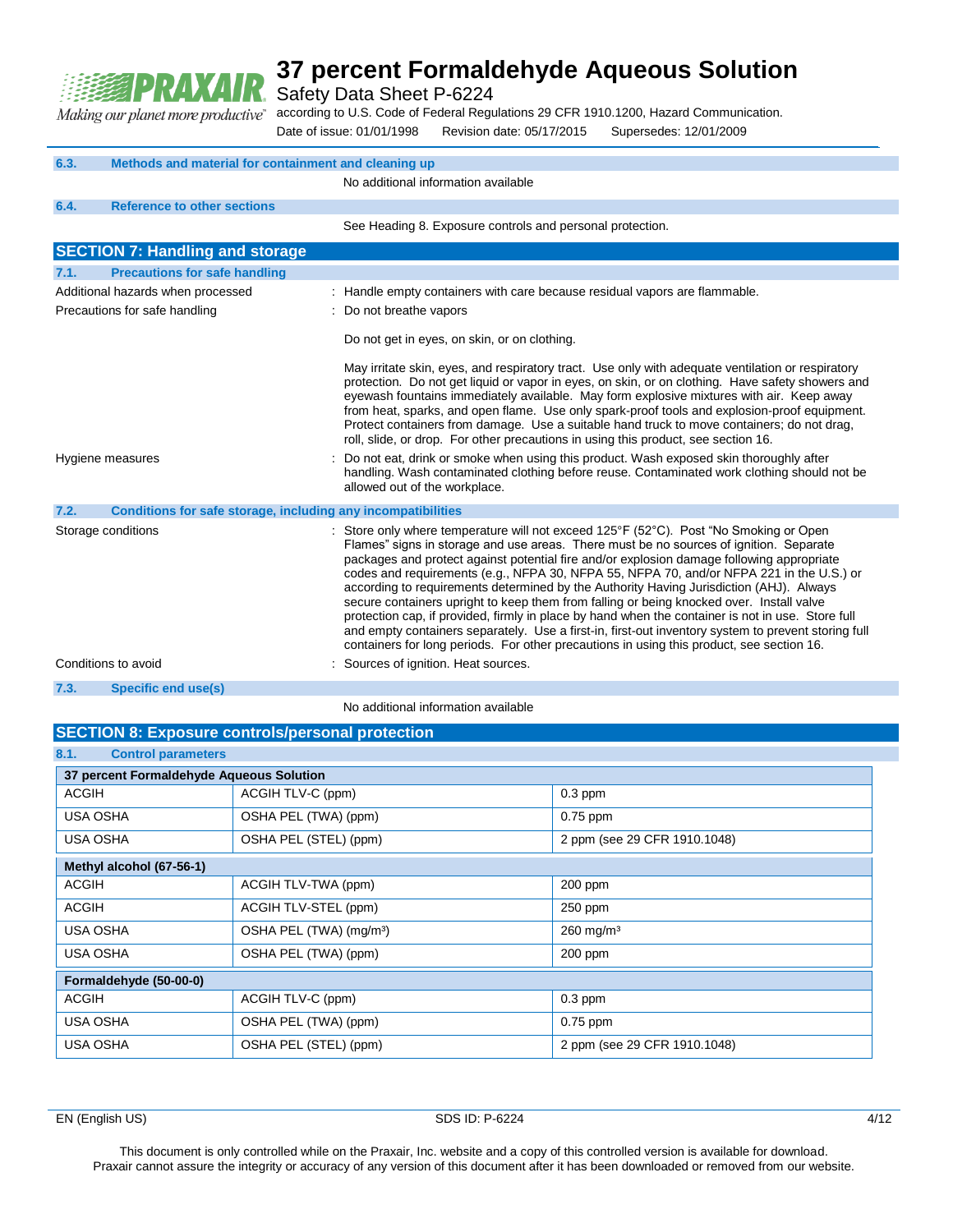

Safety Data Sheet P-6224

according to U.S. Code of Federal Regulations 29 CFR 1910.1200, Hazard Communication.

|                           | a matematica de la construcción de la construcción de la construcción de la construcción de la construcción de |                        |  |
|---------------------------|----------------------------------------------------------------------------------------------------------------|------------------------|--|
| Date of issue: 01/01/1998 | Revision date: 05/17/2015                                                                                      | Supersedes: 12/01/2009 |  |

| 8.2.<br><b>Exposure controls</b>                                  |                                                                                                                                                                                                                                                                                                                                                                                                                                                                                                                                                                                                                                   |
|-------------------------------------------------------------------|-----------------------------------------------------------------------------------------------------------------------------------------------------------------------------------------------------------------------------------------------------------------------------------------------------------------------------------------------------------------------------------------------------------------------------------------------------------------------------------------------------------------------------------------------------------------------------------------------------------------------------------|
| Appropriate engineering controls<br>Personal protective equipment | An explosion-proof local exhaust system or a mechanical system is acceptable if it can prevent<br>oxygen deficiency and keep hazardous fumes and gases below all applicable exposure limits in<br>the worker's breathing area. <b>NOTE</b> General Exhaust may be the only practical control method if<br>devices emitting product fumes are widely dispersed.<br>: Avoid all unnecessary exposure.                                                                                                                                                                                                                               |
|                                                                   |                                                                                                                                                                                                                                                                                                                                                                                                                                                                                                                                                                                                                                   |
| Hand protection                                                   | : Wear work gloves when handling containers. Wear heavy rubber gloves where contact with<br>product may occur.                                                                                                                                                                                                                                                                                                                                                                                                                                                                                                                    |
| Eye protection                                                    | : Safety glasses with face shield.                                                                                                                                                                                                                                                                                                                                                                                                                                                                                                                                                                                                |
| Skin and body protection                                          | : Select per OSHA 29 CFR 1910.132, 1910.136, and 1910.138.                                                                                                                                                                                                                                                                                                                                                                                                                                                                                                                                                                        |
| Respiratory protection                                            | : When workplace conditions warrant respirator use, follow a respiratory protection program that<br>meets OSHA 29 CFR 1910.134, ANSI Z88.2, or MSHA 30 CFR 72.710 (where applicable).<br>Use an air-supplied or air-purifying cartridge if the action level is exceeded. Ensure that the<br>respirator has the appropriate protection factor for the exposure level. If cartridge type<br>respirators are used, the cartridge must be appropriate for the chemical exposure (e.g., an<br>organic vapor cartridge). For emergencies or instances with unknown exposure levels, use a<br>self-contained breathing apparatus (SCBA). |

| Other information                                             | : Do not eat, drink or smoke during use.                                                                       |  |  |
|---------------------------------------------------------------|----------------------------------------------------------------------------------------------------------------|--|--|
| <b>SECTION 9: Physical and chemical properties</b>            |                                                                                                                |  |  |
| Information on basic physical and chemical properties<br>9.1. |                                                                                                                |  |  |
| Physical state                                                | : Liquid                                                                                                       |  |  |
| Appearance                                                    | Clear, colorless liquid.                                                                                       |  |  |
| Color                                                         | Colorless                                                                                                      |  |  |
| Odor                                                          | strong Pungent                                                                                                 |  |  |
| Odor threshold                                                | No data available                                                                                              |  |  |
| рH                                                            | $: 2.8 - 4.0$                                                                                                  |  |  |
| Relative evaporation rate (butyl acetate=1)                   | No data available                                                                                              |  |  |
| Melting point                                                 | No data available                                                                                              |  |  |
| Freezing point                                                | No data available                                                                                              |  |  |
| Boiling point                                                 | : 101 °C (214 °F)                                                                                              |  |  |
| Flash point                                                   | $: 85 °C$ (37% methanol-free)                                                                                  |  |  |
| Critical temperature                                          | 129.5 °C (265.1 °F) (pure formaldehyde)                                                                        |  |  |
| Auto-ignition temperature                                     | : 423.89 °C                                                                                                    |  |  |
| Decomposition temperature                                     | : No data available                                                                                            |  |  |
| Flammability (solid, gas)                                     | $: 7 - 73$ vol %                                                                                               |  |  |
| Vapor pressure                                                | : $\approx$ 4.38 bar (63.5 psia) (at 20°C (68 °F)) (pure formaldehyde)                                         |  |  |
| Critical pressure                                             | 65.9 bar (956 psia) (pure formaldehyde)                                                                        |  |  |
| Relative vapor density at 20 °C                               | No data available                                                                                              |  |  |
| Relative density                                              | No data available                                                                                              |  |  |
| Density                                                       | : 1.11 - 1.14 g/cm <sup>3</sup> (at 20 °C)                                                                     |  |  |
| Solubility                                                    | Miscible.<br>Water: Solubility in water of component(s) of the mixture :<br>· Formaldehyde: 950 g/l (at 20 °C) |  |  |
| Log Pow                                                       | No data available                                                                                              |  |  |
| Log Kow                                                       | No data available                                                                                              |  |  |
| Viscosity, kinematic                                          | No data available                                                                                              |  |  |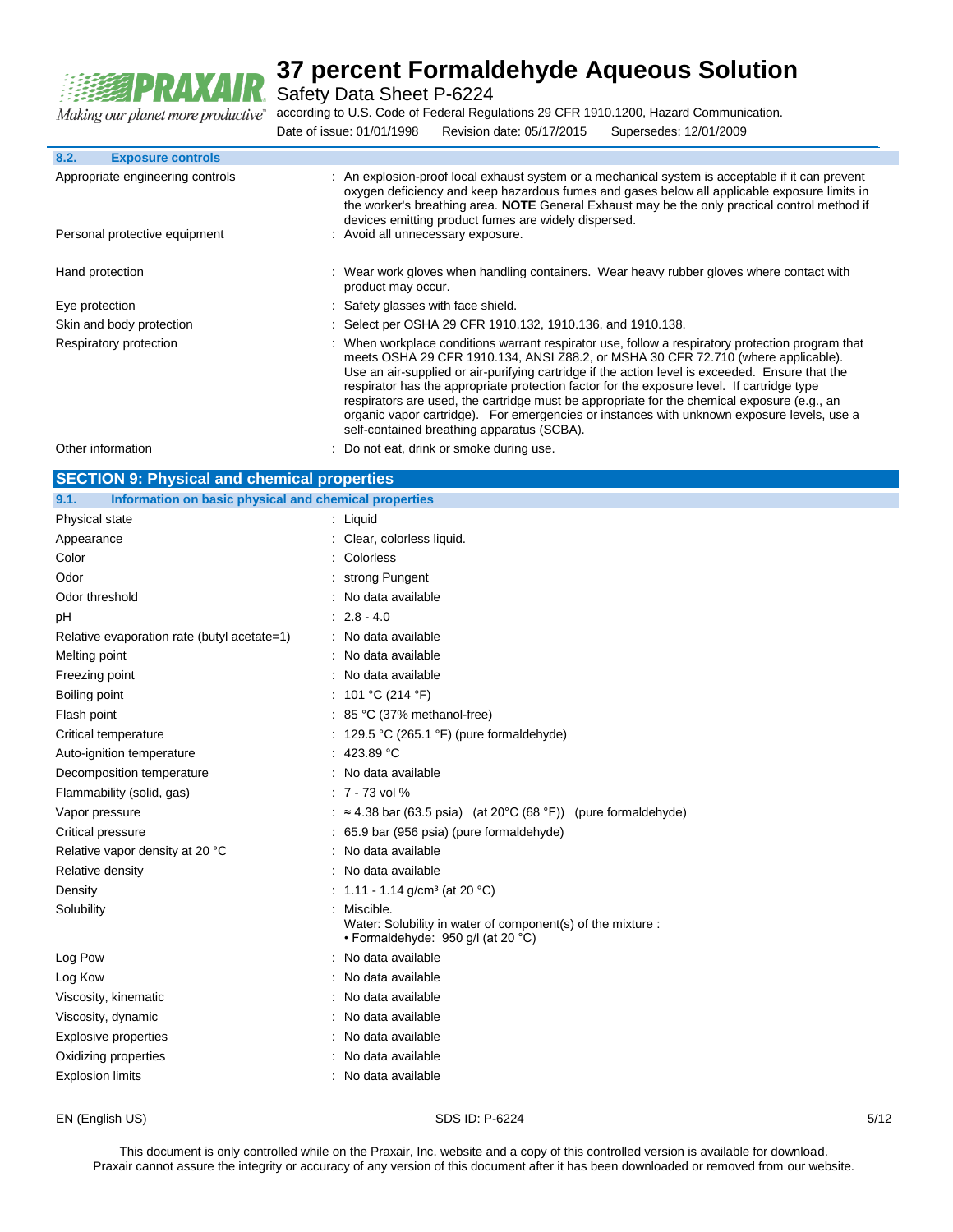

Safety Data Sheet P-6224

according to U.S. Code of Federal Regulations 29 CFR 1910.1200, Hazard Communication. Making our planet more productive"

Date of issue: 01/01/1998 Revision date: 05/17/2015 Supersedes: 12/01/2009

### **9.2. Other information** No additional information available **SECTION 10: Stability and reactivity 10.1. Reactivity** Exothermic polymerization is possible (see incompaitible materials). **10.2. Chemical stability** UNSTABLE. **10.3. Possibility of hazardous reactions** May occur. **10.4. Conditions to avoid** Polymerization catalysts. **10.5. Incompatible materials** Strong oxidizers. Strong alkalies. Strong acids. Alkali metals. Amines. Ammonia. Phenol. Reducing agents.

### **10.6. Hazardous decomposition products**

Formaldehyde fumes.

.

Formic acid decomposes slowly during storage and more rapidly under fire conditions, forming carbon monoxide.

| <b>SECTION 11: Toxicological information</b>  |                                                                             |
|-----------------------------------------------|-----------------------------------------------------------------------------|
| 11.1.<br>Information on toxicological effects |                                                                             |
|                                               |                                                                             |
| Acute toxicity                                | Oral: HARMFUL IF SWALLOWED, Dermal: TOXIC IN CONTACT WITH SKIN, Inhalation: |
|                                               | TOXIC IF INHALED.                                                           |
| 37 percent Formaldehyde Aqueous Solution      |                                                                             |
| LD50 oral rat                                 | 800 mg/kg                                                                   |
| LD50 dermal rabbit                            | 270 mg/kg                                                                   |
| LC50 inhalation rat (mg/l)                    | 0.578 mg/l/4h                                                               |
| ATE US (oral)                                 | 600.000 mg/kg body weight                                                   |
| ATE US (dermal)                               | 270.000 mg/kg body weight                                                   |
| ATE US (gases)                                | 700.000 ppmV/4h                                                             |
| ATE US (vapors)                               | 0.578 mg/l/4h                                                               |
| ATE US (dust, mist)                           | 0.578 mg/l/4h                                                               |
| Water (7732-18-5)                             |                                                                             |
| LD50 oral rat                                 | > 90 ml/kg                                                                  |
| Methyl alcohol (67-56-1)                      |                                                                             |
| LD50 oral rat                                 | 6200 mg/kg                                                                  |
| LC50 inhalation rat (ppm)                     | 22500 ppm (Exposure time: 8 h)                                              |
| ATE US (oral)                                 | 6200.000 mg/kg body weight                                                  |
| Formaldehyde (50-00-0)                        |                                                                             |
| LD50 oral rat                                 | 600 mg/kg                                                                   |
| LD50 dermal rabbit                            | 270 mg/kg                                                                   |
| LC50 inhalation rat (mg/l)                    | 0.578 mg/l/4h                                                               |
| LC50 inhalation rat (ppm)                     | 166 ppm/1h                                                                  |
| ATE US (oral)                                 | 600.000 mg/kg body weight                                                   |
| ATE US (dermal)                               | 270.000 mg/kg body weight                                                   |
| ATE US (vapors)                               | 0.578 mg/l/4h                                                               |

EN (English US) SDS ID: P-6224 6/12

ATE US (dust, mist) 0.578 mg/l/4h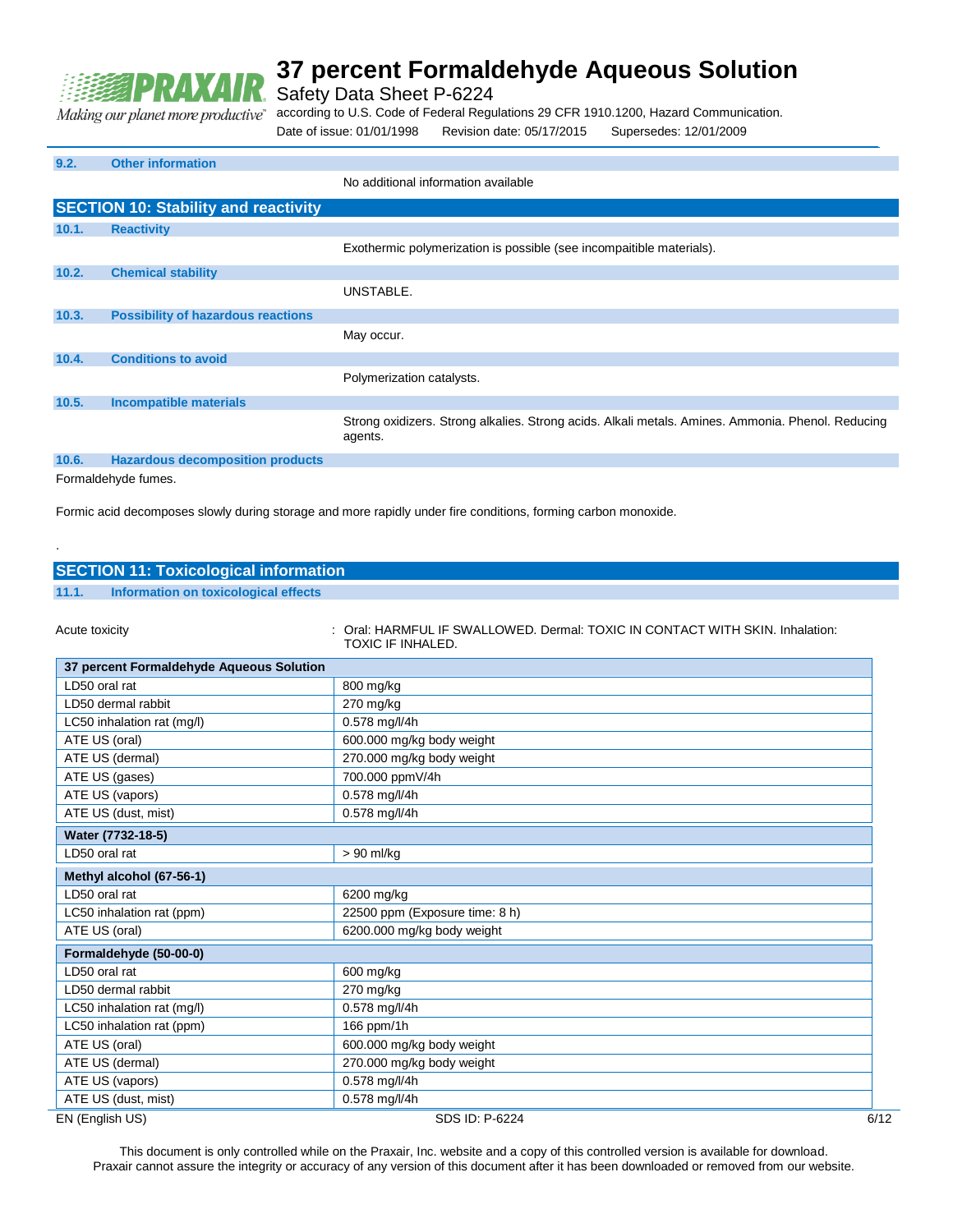

Safety Data Sheet P-6224

according to U.S. Code of Federal Regulations 29 CFR 1910.1200, Hazard Communication. Making our planet more productive" Date of issue: 01/01/1998 Revision date: 05/17/2015 Supersedes: 12/01/2009

| Skin corrosion/irritation         | : CAUSES SEVERE SKIN BURNS AND EYE DAMAGE.                     |
|-----------------------------------|----------------------------------------------------------------|
| Serious eye damage/irritation     | pH: 2.8 - 4.0<br>: CAUSES SERIOUS EYE DAMAGE.<br>pH: 2.8 - 4.0 |
| Respiratory or skin sensitization | : MAY CAUSE AN ALLERGIC SKIN REACTION.                         |
| Germ cell mutagenicity            | Not classified<br>٠                                            |
| Carcinogenicity                   | MAY CAUSE CANCER.                                              |

| 37 percent Formaldehyde Aqueous Solution               |                                                                                                                                              |
|--------------------------------------------------------|----------------------------------------------------------------------------------------------------------------------------------------------|
| IARC group                                             | 1 - Carcinogenic to humans                                                                                                                   |
| National Toxicology Program (NTP) Status               | 2 - Known Human Carcinogens                                                                                                                  |
| Formaldehyde (50-00-0)                                 |                                                                                                                                              |
| IARC group                                             | 1 - Carcinogenic to humans                                                                                                                   |
| National Toxicology Program (NTP) Status               | 2 - Known Human Carcinogens                                                                                                                  |
| Reproductive toxicity                                  | : Not classified                                                                                                                             |
| Specific target organ toxicity (single exposure)       | : Not classified                                                                                                                             |
| Specific target organ toxicity (repeated<br>exposure)  | : Not classified                                                                                                                             |
| Aspiration hazard                                      | : Not classified                                                                                                                             |
| Potential Adverse human health effects and<br>symptoms | $\pm$ HARMFUL IF SWALLOWED. TOXIC IN CONTACT WITH SKIN.                                                                                      |
| Symptoms/injuries after inhalation                     | : MAY CAUSE AN ALLERGIC SKIN REACTION. May cause cancer by inhalation.                                                                       |
| Symptoms/injuries after skin contact                   | : Repeated exposure to this material can result in absorption through skin causing significant<br>health hazard. TOXIC IN CONTACT WITH SKIN. |
| Symptoms/injuries after eye contact                    | : CAUSES SERIOUS EYE DAMAGE.                                                                                                                 |
| Symptoms/injuries after ingestion                      | : Swallowing a small quantity of this material will result in serious health hazard.                                                         |

### **SECTION 12: Ecological information**

| 12.1.<br><b>Toxicity</b>                                                                 |                                                                                             |  |
|------------------------------------------------------------------------------------------|---------------------------------------------------------------------------------------------|--|
| 37 percent Formaldehyde Aqueous Solution                                                 |                                                                                             |  |
| LC50 fish 1                                                                              | 24.1 (22.6 - 25.7) mg/l (Exposure time: 96 h - Species: Pimephales promelas [flow-through]) |  |
| EC50 Daphnia 1                                                                           | 2 mg/l (Exposure time: 48 h - Species: Daphnia magna)                                       |  |
| LC50 fish 2                                                                              | 1510 µg/l (Exposure time: 96 h - Species: Lepomis macrochirus [static])                     |  |
| EC50 Daphnia 2                                                                           | 11.3 - 18 mg/l (Exposure time: 48 h - Species: Daphnia magna [Static])                      |  |
| Methyl alcohol (67-56-1)                                                                 |                                                                                             |  |
| LC50 fish 1                                                                              | 28200 mg/l (Exposure time: 96 h - Species: Pimephales promelas [flow-through])              |  |
| LC50 fish 2                                                                              | 100 mg/l (Exposure time: 96 h - Species: Pimephales promelas [static])                      |  |
| Formaldehyde (50-00-0)                                                                   |                                                                                             |  |
| LC50 fish 1                                                                              | 22.6 - 25.7 mg/l (Exposure time: 96 h - Species: Pimephales promelas [flow-through])        |  |
| EC50 Daphnia 1                                                                           | 2 mg/l (Exposure time: 48 h - Species: Daphnia magna)                                       |  |
| LC50 fish 2<br>1510 µg/l (Exposure time: 96 h - Species: Lepomis macrochirus [static])   |                                                                                             |  |
| EC50 Daphnia 2<br>11.3 - 18 mg/l (Exposure time: 48 h - Species: Daphnia magna [Static]) |                                                                                             |  |
| 12.2.<br><b>Persistence and degradability</b>                                            |                                                                                             |  |
| 37 percent Formaldehyde Aqueous Solution                                                 |                                                                                             |  |
| Persistence and degradability                                                            | Not established.                                                                            |  |
| <b>Bioaccumulative potential</b><br>12.3.                                                |                                                                                             |  |
| 37 percent Formaldehyde Aqueous Solution                                                 |                                                                                             |  |
| Bioaccumulative potential                                                                | Not established.                                                                            |  |

EN (English US) SDS ID: P-6224 7/12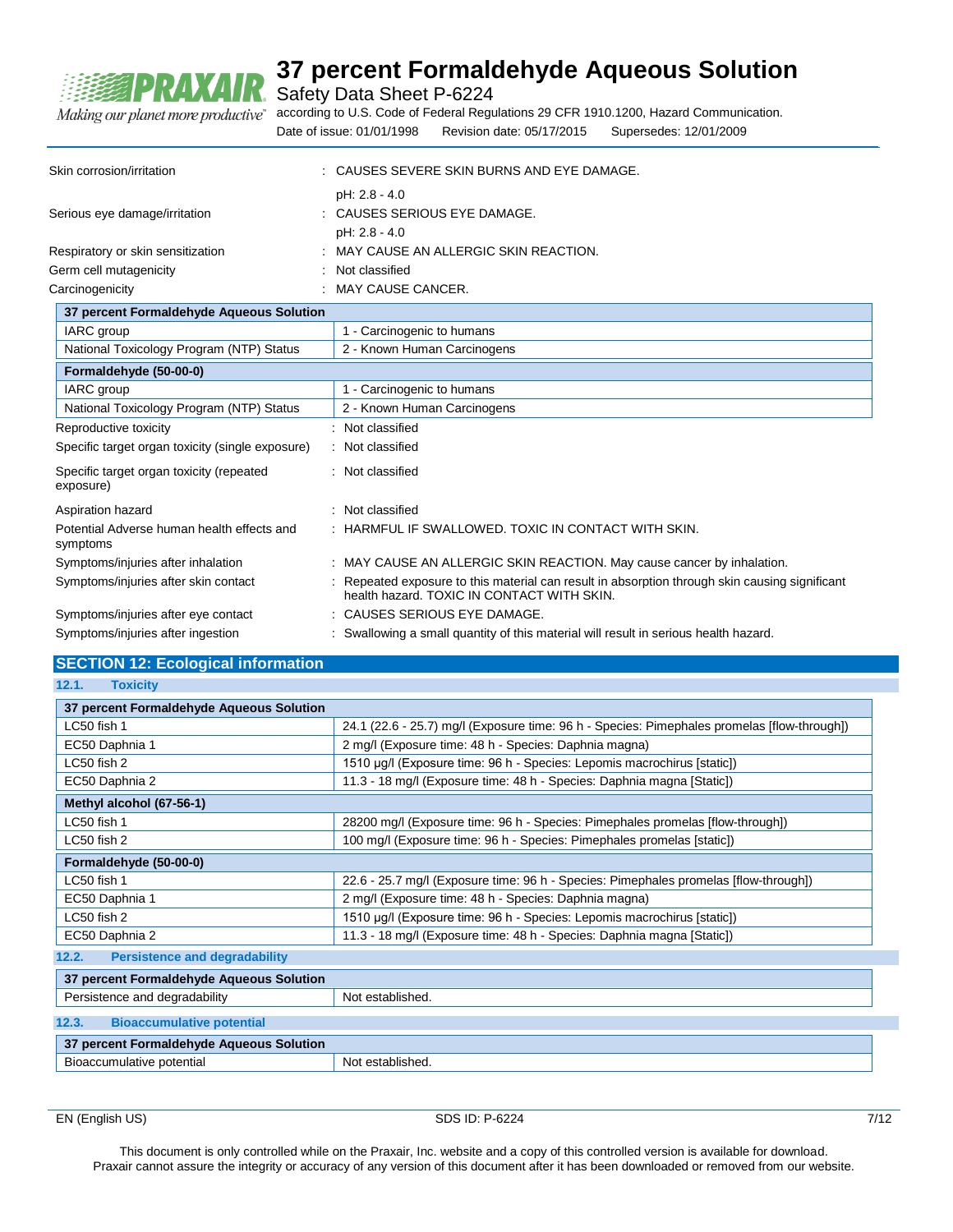

Safety Data Sheet P-6224

Making our planet more productive"

according to U.S. Code of Federal Regulations 29 CFR 1910.1200, Hazard Communication.

Date of issue: 01/01/1998 Revision date: 05/17/2015 Supersedes: 12/01/2009 **Methyl alcohol (67-56-1)** BCF fish 1 10 mg/l Log Pow and the contract of the contract of the contract of the contract of the contract of the contract of the contract of the contract of the contract of the contract of the contract of the contract of the contract of th **Formaldehyde (50-00-0)** Log Pow  $\vert$  0.35 (at 25 °C) **12.4. Mobility in soil** No additional information available **12.5. Other adverse effects** Other information **in the environment** of the environment in Avoid release to the environment **SECTION 13: Disposal considerations 13.1. Waste treatment methods** Regional legislation (waste) : U.S. - RCRA (Resource Conservation & Recovery Act) - Basis for Listing - Appendix VII. U.S. RCRA (Resource Conservation & Recovery Act) - Hazardous Constituents - Appendix VIII to 40 CFR 261. U.S. - RCRA (Resource Conservation & Recovery Act) - U Series Wastes - Acutely Toxic Wastes & Other Hazardous Characteristics. Waste disposal recommendations : Dispose of contents/container in accordance with local/regional/national/international regulations. Contact supplier for any special requirements. Additional information **income in the containers** with care because residual vapors are flammable. Ecology - waste materials : Hazardous waste due to toxicity. **SECTION 14: Transport information** In accordance with DOT Transport document description : UN1198 Formaldehyde solutions, flammable, 3, III UN-No.(DOT) : UN1198 Proper Shipping Name (DOT) : Formaldehyde solutions, flammable Transport hazard class(es) (DOT) : 3 - Class 3 - Flammable and combustible liquid 49 CFR 173.120 Hazard labels (DOT) in the set of the set of the San Flammable liquid 8 - Corrosive Packing group (DOT) **:** III - Minor Danger DOT Special Provisions (49 CFR 172.102) : B1 - If the material has a flash point at or above 38 C (100 F) and below 93 C (200 F), then the bulk packaging requirements of 173.241 of this subchapter are applicable. If the material has a flash point of less than 38 C (100 F), then the bulk packaging requirements of 173.242 of this subchapter are applicable. IB3 - Authorized IBCs: Metal (31A, 31B and 31N); Rigid plastics (31H1 and 31H2); Composite (31HZ1 and 31HA2, 31HB2, 31HN2, 31HD2 and 31HH2). Additional Requirement: Only liquids with a vapor pressure less than or equal to 110 kPa at 50 C (1.1 bar at 122 F), or 130 kPa at 55 C (1.3 bar at 131 F) are authorized, except for UN2672 (also see Special Provision IP8 in Table 2 for UN2672). T4 - 2.65 178.274(d)(2) Normal............. 178.275(d)(3) TP1 - The maximum degree of filling must not exceed the degree of filling determined by the following: Degree of filling =  $97 / 1 + a$  (tr - tf) Where: tr is the maximum mean bulk temperature during transport, and tf is the temperature in degrees celsius of the liquid during filling. **Additional information** Emergency Response Guide (ERG) Number : 132 (UN1198) Other information **Other information** : No supplementary information available.

EN (English US) SDS ID: P-6224 8/12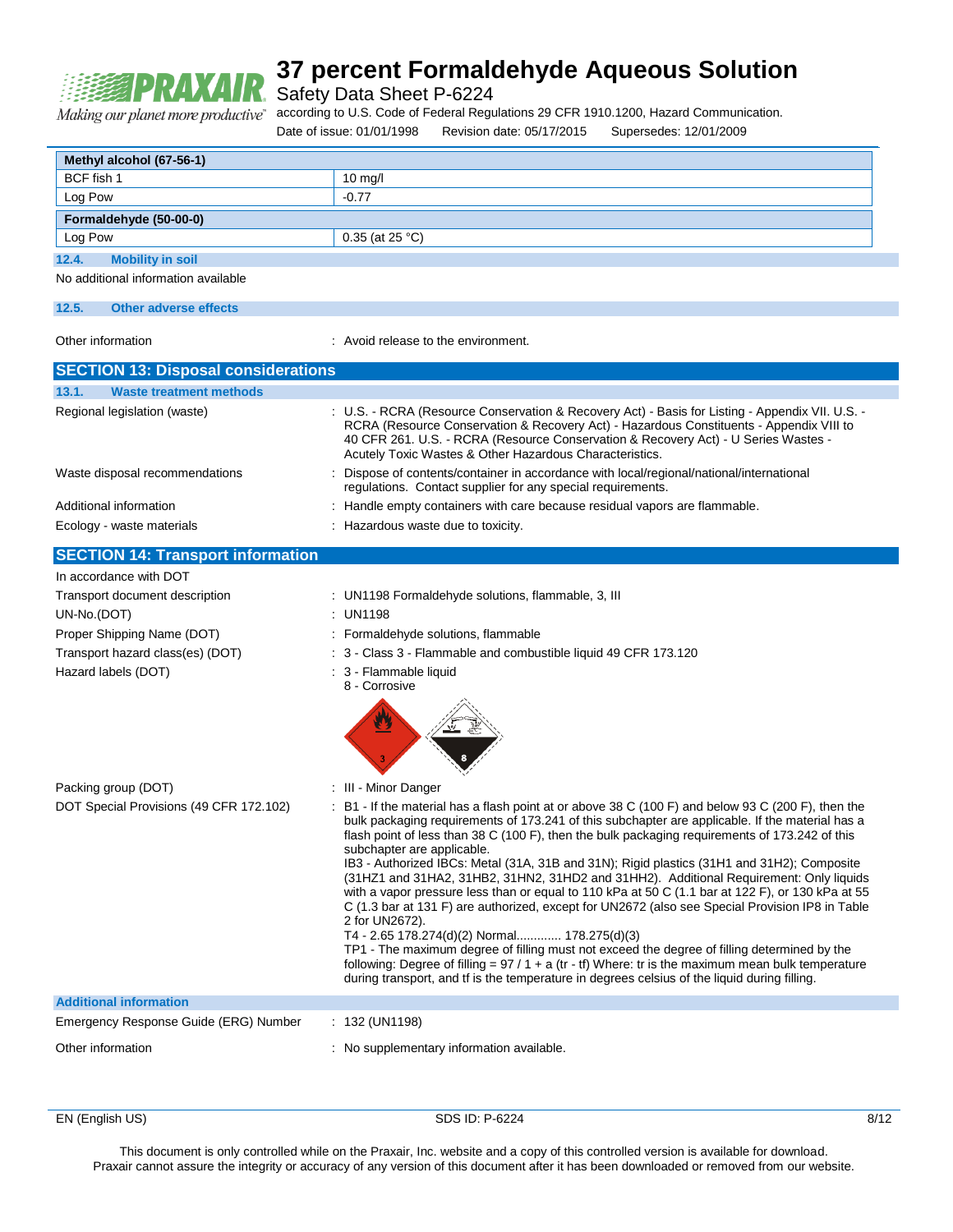

Making our planet more productive"

# **37 percent Formaldehyde Aqueous Solution**

Safety Data Sheet P-6224

according to U.S. Code of Federal Regulations 29 CFR 1910.1200, Hazard Communication. Date of issue: 01/01/1998 Revision date: 05/17/2015 Supersedes: 12/01/2009

| <b>Transport by sea</b> |  |
|-------------------------|--|
|-------------------------|--|

| UN-No. (IMDG)               | : 1198                                   |
|-----------------------------|------------------------------------------|
| Proper Shipping Name (IMDG) | : FORMALDEHYDE SOLUTION, FLAMMABLE       |
| Class (IMDG)                | : 3 - Flammable liquids                  |
| Packing group (IMDG)        | : III - substances presenting low danger |
| <b>Air transport</b>        |                                          |
| UN-No.(IATA)                | : 1198                                   |
| Proper Shipping Name (IATA) | : Formaldehyde solution, flammable       |
| Class (IATA)                | : 3 - Flammable Liquids                  |

Packing group (IATA) : III - Minor Danger

### **SECTION 15: Regulatory information**

| 15.1. US Federal regulations                                                                                                                                          |                                                                                                      |  |
|-----------------------------------------------------------------------------------------------------------------------------------------------------------------------|------------------------------------------------------------------------------------------------------|--|
| 37 percent Formaldehyde Aqueous Solution                                                                                                                              |                                                                                                      |  |
| Listed on the United States TSCA (Toxic Substances Control Act) inventory                                                                                             |                                                                                                      |  |
| Listed on the United States SARA Section 302                                                                                                                          |                                                                                                      |  |
| Listed on United States SARA Section 313                                                                                                                              |                                                                                                      |  |
| SARA Section 302 Threshold Planning Quantity<br>(TPQ)                                                                                                                 | 500                                                                                                  |  |
| SARA Section 311/312 Hazard Classes                                                                                                                                   | Delayed (chronic) health hazard<br>Fire hazard<br>Immediate (acute) health hazard<br>Reactive hazard |  |
| SARA Section 313 - Emission Reporting                                                                                                                                 | 0.1%                                                                                                 |  |
| Methyl alcohol (67-56-1)                                                                                                                                              |                                                                                                      |  |
| Listed on the United States TSCA (Toxic Substances Control Act) inventory<br>Listed on United States SARA Section 313                                                 |                                                                                                      |  |
| SARA Section 313 - Emission Reporting                                                                                                                                 | 1.0%                                                                                                 |  |
| Formaldehyde (50-00-0)                                                                                                                                                |                                                                                                      |  |
| Listed on the United States TSCA (Toxic Substances Control Act) inventory<br>Listed on the United States SARA Section 302<br>Listed on United States SARA Section 313 |                                                                                                      |  |
| SARA Section 302 Threshold Planning Quantity<br>(TPQ)                                                                                                                 | 500                                                                                                  |  |
| SARA Section 313 - Emission Reporting                                                                                                                                 | 0.1%                                                                                                 |  |
| the contract of the contract of the contract of the contract of the contract of<br>.                                                                                  |                                                                                                      |  |

### **15.2. International regulations**

**CANADA**

| 37 percent Formaldehyde Aqueous Solution              |
|-------------------------------------------------------|
| Listed on the Canadian DSL (Domestic Substances List) |
| Water (7732-18-5)                                     |
| Listed on the Canadian DSL (Domestic Substances List) |

#### **Methyl alcohol (67-56-1)**

Listed on the Canadian DSL (Domestic Substances List)

### **Formaldehyde (50-00-0)**

Listed on the Canadian DSL (Domestic Substances List)

EN (English US) 9/12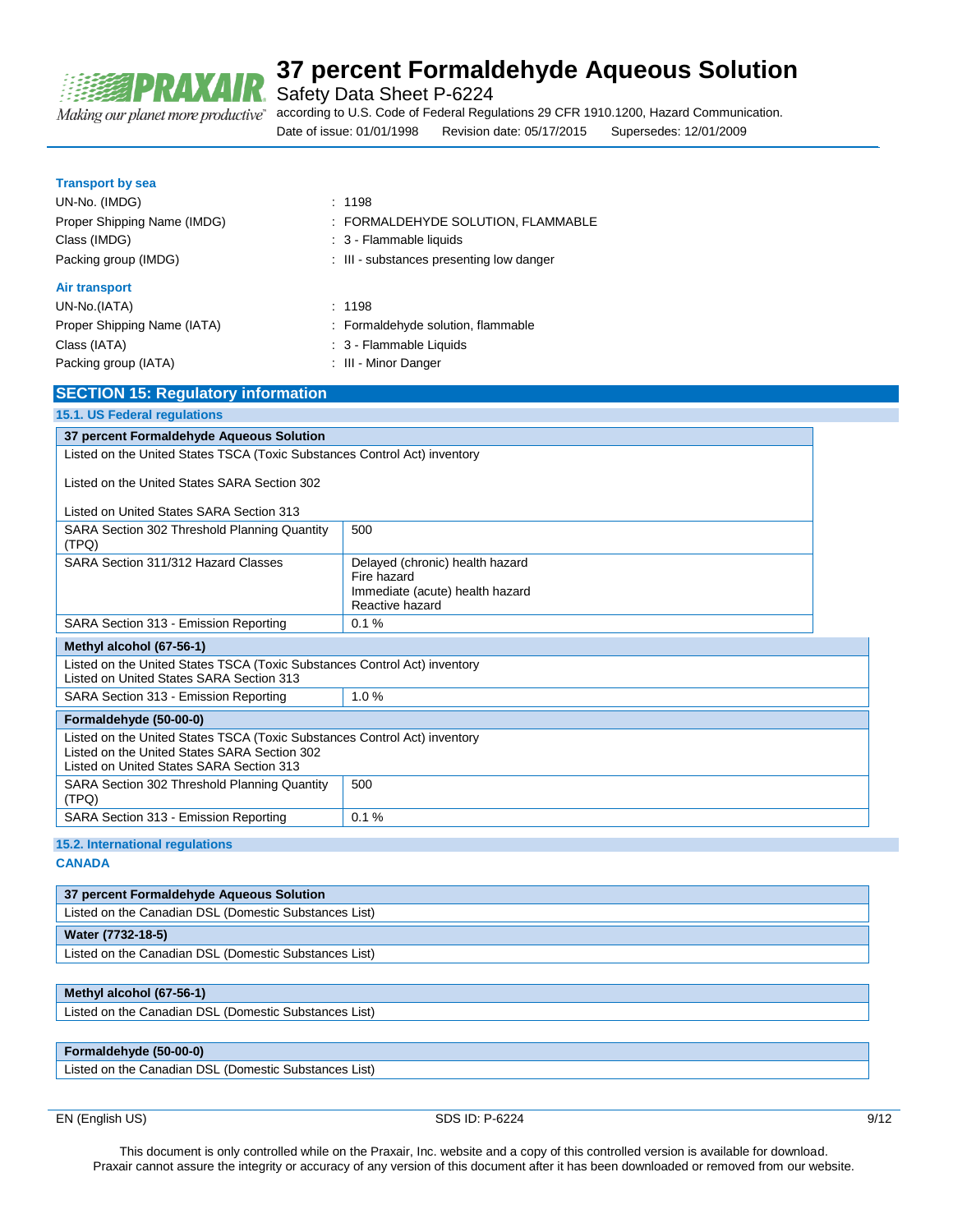

Safety Data Sheet P-6224

according to U.S. Code of Federal Regulations 29 CFR 1910.1200, Hazard Communication. Making our planet more productive"

Date of issue: 01/01/1998 Revision date: 05/17/2015 Supersedes: 12/01/2009

#### **EU-Regulations**

#### **37 percent Formaldehyde Aqueous Solution**

Listed on the EEC inventory EINECS (European Inventory of Existing Commercial Chemical Substances)

#### **Methyl alcohol (67-56-1)**

Listed on the EEC inventory EINECS (European Inventory of Existing Commercial Chemical Substances)

#### **Formaldehyde (50-00-0)**

Listed on the EEC inventory EINECS (European Inventory of Existing Commercial Chemical Substances)

#### **15.2.2. National regulations**

#### **37 percent Formaldehyde Aqueous Solution**

Listed on IARC (International Agency for Research on Cancer) Listed on the AICS (Australian Inventory of Chemical Substances) Listed on IECSC (Inventory of Existing Chemical Substances Produced or Imported in China) Listed on the Japanese ENCS (Existing & New Chemical Substances) inventory Listed on the Japanese ISHL (Industrial Safety and Health Law) Listed on the Korean ECL (Existing Chemicals List) Listed on NZIoC (New Zealand Inventory of Chemicals) Listed on PICCS (Philippines Inventory of Chemicals and Chemical Substances) Japanese Poisonous and Deleterious Substances Control Law Japanese Pollutant Release and Transfer Register Law (PRTR Law) Listed as carcinogen on NTP (National Toxicology Program) Listed on the Canadian IDL (Ingredient Disclosure List) **Methyl alcohol (67-56-1)** Listed on the AICS (Australian Inventory of Chemical Substances)

Listed on IECSC (Inventory of Existing Chemical Substances Produced or Imported in China)

Listed on the Japanese ENCS (Existing & New Chemical Substances) inventory

Listed on the Korean ECL (Existing Chemicals List)

Listed on NZIoC (New Zealand Inventory of Chemicals)

- Listed on PICCS (Philippines Inventory of Chemicals and Chemical Substances)
- Japanese Poisonous and Deleterious Substances Control Law

Listed on the Canadian IDL (Ingredient Disclosure List)

#### **Formaldehyde (50-00-0)**

Listed on IARC (International Agency for Research on Cancer) Listed on the AICS (Australian Inventory of Chemical Substances) Listed on IECSC (Inventory of Existing Chemical Substances Produced or Imported in China) Listed on the Japanese ENCS (Existing & New Chemical Substances) inventory Listed on the Japanese ISHL (Industrial Safety and Health Law) Listed on the Korean ECL (Existing Chemicals List) Listed on NZIoC (New Zealand Inventory of Chemicals) Listed on PICCS (Philippines Inventory of Chemicals and Chemical Substances) Japanese Poisonous and Deleterious Substances Control Law Japanese Pollutant Release and Transfer Register Law (PRTR Law) Listed as carcinogen on NTP (National Toxicology Program) Listed on the Canadian IDL (Ingredient Disclosure List)

#### **15.3. US State regulations**

| 37 percent Formaldehyde Aqueous Solution()                             |                                                                                                                                                                                                                                                              |       |
|------------------------------------------------------------------------|--------------------------------------------------------------------------------------------------------------------------------------------------------------------------------------------------------------------------------------------------------------|-------|
| U.S. - California - Proposition 65 - Carcinogens List                  | Yes                                                                                                                                                                                                                                                          |       |
| U.S. - California - Proposition 65 - Developmental<br>Toxicity         | <b>No</b>                                                                                                                                                                                                                                                    |       |
| U.S. - California - Proposition 65 - Reproductive<br>Toxicity - Female | No                                                                                                                                                                                                                                                           |       |
| U.S. - California - Proposition 65 - Reproductive<br>Toxicity - Male   | No                                                                                                                                                                                                                                                           |       |
| No significance risk level (NSRL)                                      | 40 µg/day                                                                                                                                                                                                                                                    |       |
| State or local regulations                                             | U.S. - Massachusetts - Right To Know List<br>U.S. - New Jersey - Right to Know Hazardous Substance List<br>U.S. - Pennsylvania - RTK (Right to Know) - Environmental Hazard List<br>U.S. - Pennsylvania - RTK (Right to Know) - Special Hazardous Substances |       |
| EN (English US)                                                        | SDS ID: P-6224                                                                                                                                                                                                                                               | 10/12 |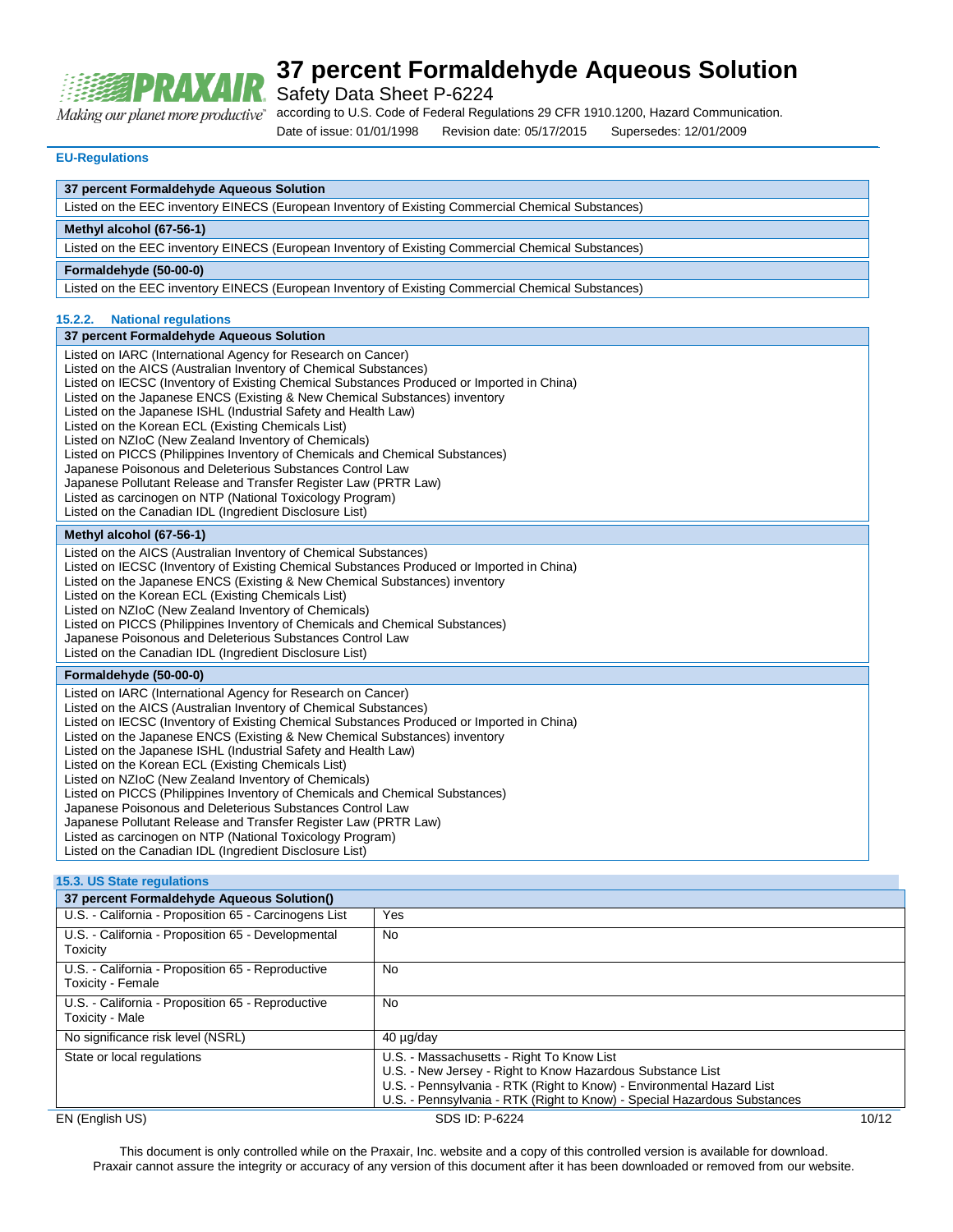

Safety Data Sheet P-6224

according to U.S. Code of Federal Regulations 29 CFR 1910.1200, Hazard Communication. Making our planet more productive"

Date of issue: 01/01/1998 Revision date: 05/17/2015 Supersedes: 12/01/2009

**37 percent Formaldehyde Aqueous Solution()**

U.S. - Pennsylvania - RTK (Right to Know) List

**Water (7732-18-5)** U.S. - California - Proposition 65 - Carcinogens List U.S. - California - Proposition 65 - Developmental Toxicity U.S. - California - Proposition 65 - Reproductive Toxicity - Female U.S. - California - Proposition 65 - Reproductive Toxicity - Male No significance risk level (NSRL) No No No No 40 µg/day **Methyl alcohol (67-56-1)** U.S. - California - Proposition 65 - Carcinogens List U.S. - California - Proposition 65 - Developmental Toxicity U.S. - California - Proposition 65 - Reproductive Toxicity - Female U.S. - California - Proposition 65 - Reproductive Toxicity - Male No significance risk level (NSRL) No Yes No No 40 µg/day **Formaldehyde (50-00-0)** U.S. - California - Proposition 65 - Carcinogens List U.S. - California - Proposition 65 - Developmental Toxicity U.S. - California - Proposition 65 - Reproductive Toxicity - Female U.S. - California - Proposition 65 - Reproductive Toxicity - Male No significance risk level (NSRL) Yes No No No 40 µg/day **Methyl alcohol (67-56-1)** U.S. - Massachusetts - Right To Know List U.S. - New Jersey - Right to Know Hazardous Substance List U.S. - Pennsylvania - RTK (Right to Know) - Environmental Hazard List U.S. - Pennsylvania - RTK (Right to Know) List

#### **Formaldehyde (50-00-0)**

- U.S. Massachusetts Right To Know List
- U.S. New Jersey Right to Know Hazardous Substance List
- U.S. Pennsylvania RTK (Right to Know) Environmental Hazard List
- U.S. Pennsylvania RTK (Right to Know) Special Hazardous Substances

U.S. - Pennsylvania - RTK (Right to Know) List

#### **SECTION 16: Other information**

Revision date : 5/17/2015 12:00:00 AM